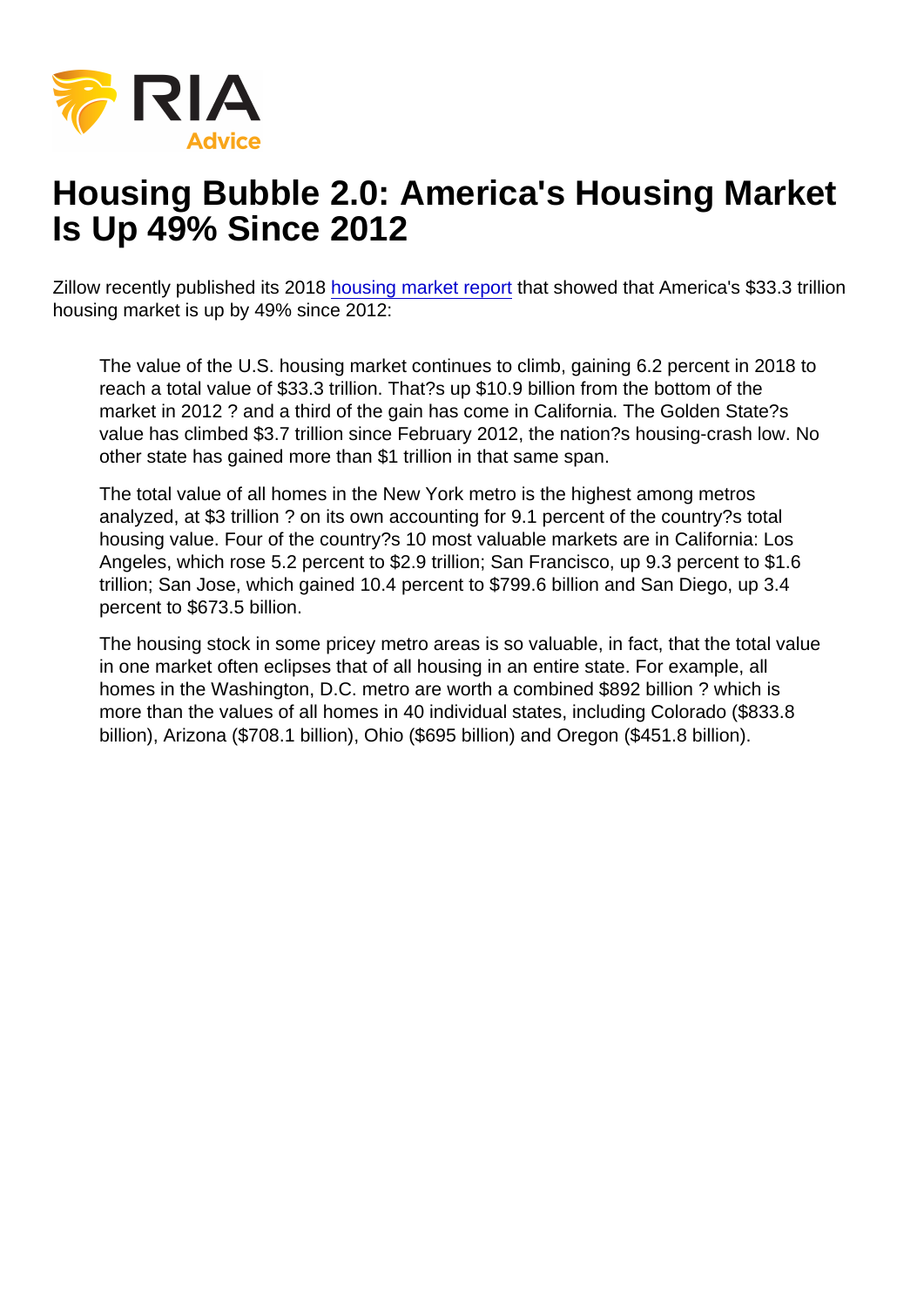As I discussed a few months ago in [Forbes,](https://www.forbes.com/sites/jessecolombo/2018/08/24/u-s-household-wealth-is-experiencing-an-unsustainable-bubble/) I believe that the post-Great Recession housing recovery is actually an unsustainable boom that was fueled by the Fed. This boom is one of the contributors to the U.S. household wealth bubble -

Since the dark days of the Great Recession in 2009, America has experienced one of the most powerful household wealth booms in its history. Household wealth has ballooned by approximately [\\$46 trillion](https://fred.stlouisfed.org/series/TNWBSHNO) or 83% to an all-time high of \$100.8 trillion. While most people welcome and applaud a wealth boom like this, my research shows that it is actually another dangerous bubble that is similar to the U.S. housing bubble of the mid-2000s. In this piece, I will explain why America's wealth boom is artificial and heading for a devastating bust.

The chart below compares U.S. household wealth (blue line) to the underlying economy or GDP (orange line). In sustainable, organic wealth booms, household wealth tracks GDP very closely. Starting in the late-1990s, however, household wealth decoupled from the GDP as the tech stock bubble helped to inflate American portfolios until it came crashing down in the early-2000s. In the mid-2000s, the U.S. housing bubble boosted household wealth until the 2008 housing crash. Now, here we are in 2018, and the gap between household wealth and the underlying economy has never been larger. This unprecedented gap means that the coming reversion or bust is going to be even worse than the last two, unfortunately.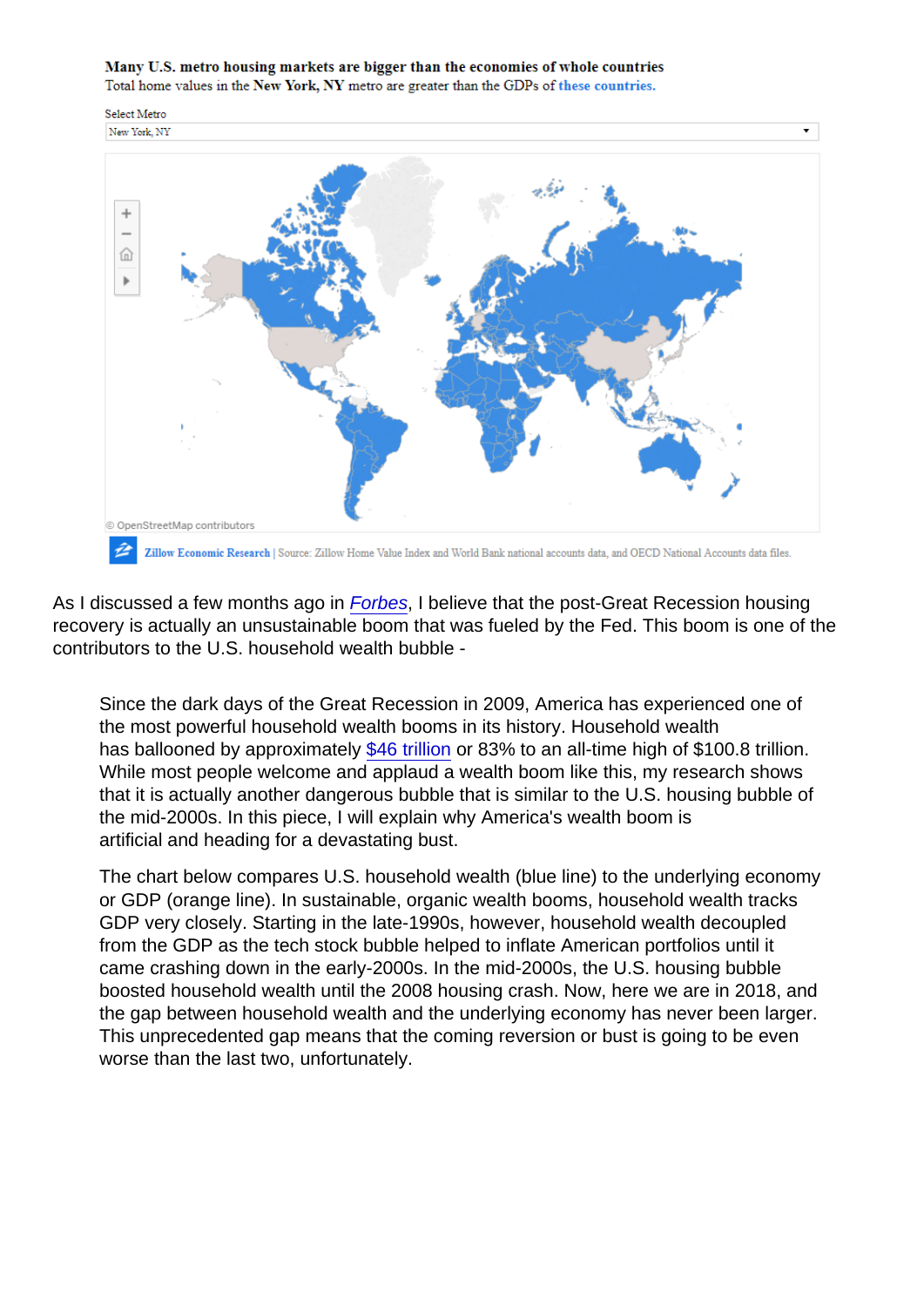Plotting U.S. household wealth as a percentage of GDP is another way of visualizing the household wealth bubble. Since 1951, household wealth has averaged 379% of the GDP, while the Dot-com bubble peaked at 429%, the housing bubble topped out at 473%, and the current bubble has inflated household wealth to a record 505% of GDP. Interestingly, the 379% average since 1951 is skewed to the upside by the unusually high household wealth since the late-1990s rolling "Bubble Era." When the current bubble inevitably pops, household wealth may even fall below its historic average in reaction to how stretched household wealth became to the upside.

Unfortunately, I believe that mean reversion is inevitable as U.S. stock and housing prices (and overall wealth) fall back in line with the GDP. This process will be quite painful for the economy because of the reverse wealth effect that it will create (when consumers feel less wealthy, they spend less). Booms created through monetary stimulus always end in a hangover.

Please follow me on [LinkedIn](https://www.linkedin.com/in/jessecolombo/) and [Twitter](https://twitter.com/TheBubbleBubble) to keep up with my updates.